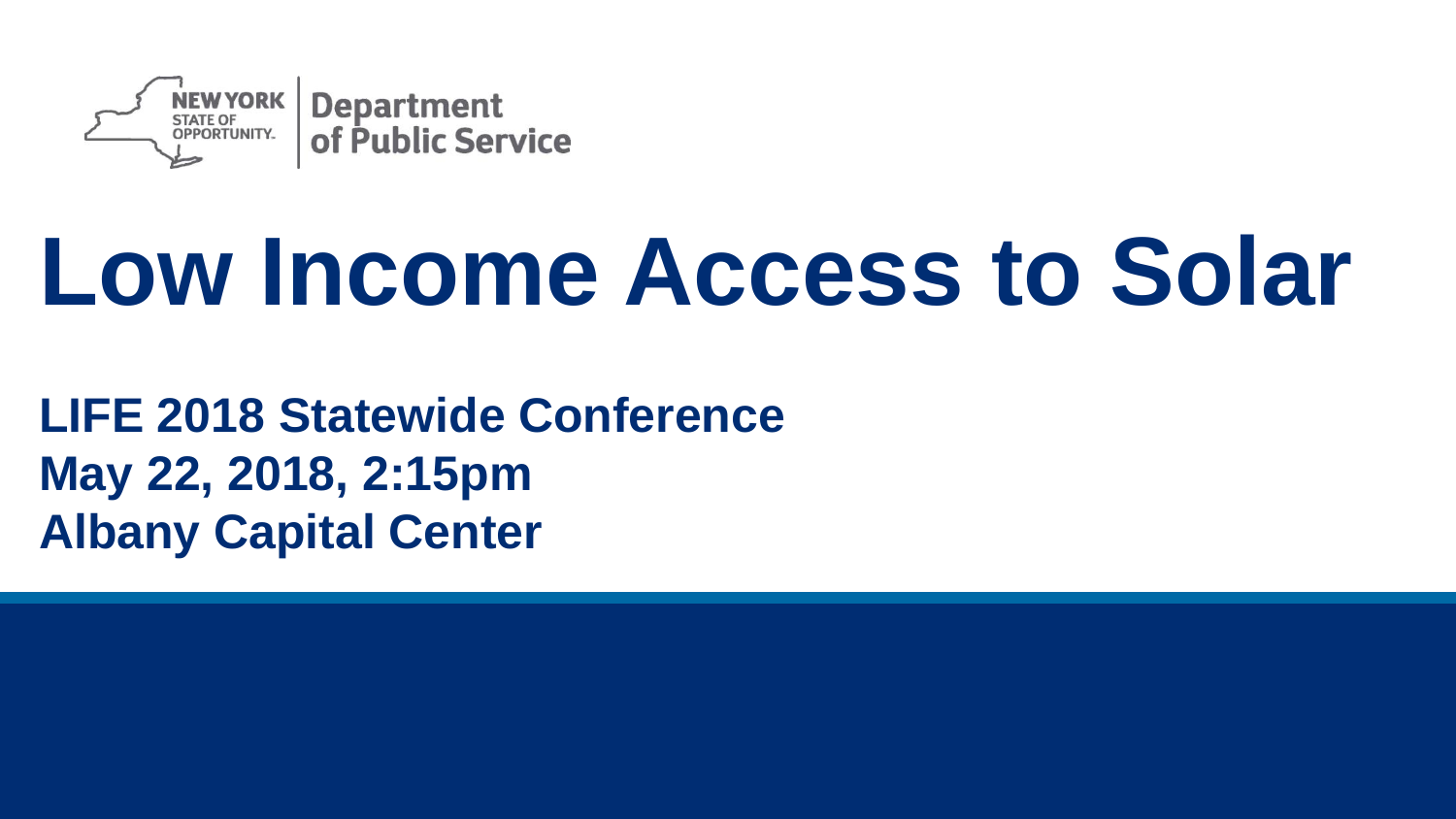#### **Reforming the Energy Vision (REV)**

- Strategy to build a clean, resilient and affordable energy system for all New Yorkers
	- One of REV's main objectives is "50 x '30"
		- obtain 50% of the state's electricity from renewable sources by 2030
	- Install 3,000 MW of solar by 2023
		- NYSERDA NY-Sun program
		- achieve a robust, self-sustaining solar market
- Maintaining universal, affordable service is a key driver of REV
- Value of *Distributed Energy Resources* (VDER) and Community Distributed Generation (CDG) Cases are part of REV

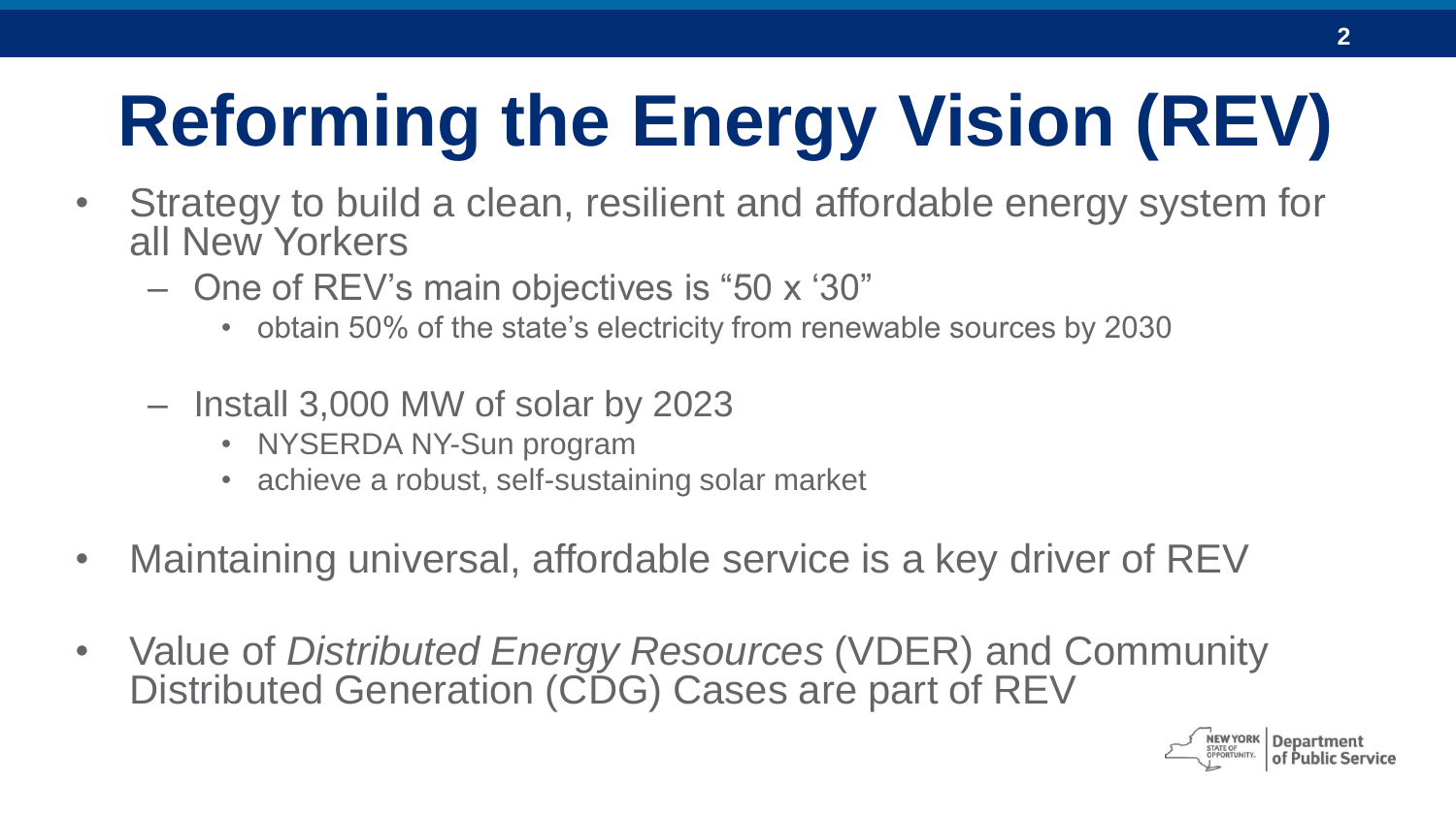#### **Barriers to Low-income Solar**

- Renter vs. Homeowner
	- Low-income customers tend to be renters
		- more likely to live in multifamily and affordable housing
		- have less control over decisions about rooftop mounting
	- For low-income homeowners, rooftop solar may not be a viable option (or the best use of funding) if home (esp. roof) is not in good condition
- Lack of Access to Capital
	- Low-income customers have less disposable income can't afford upfront costs
	- Low-income individuals tend to have lower credit scores can't get a loan
- Insufficient Tax Burden
	- Tax breaks are a large incentive driving rooftop solar deployment
	- Low-income individuals may not be eligible for (or benefit from) state/federal tax incentives

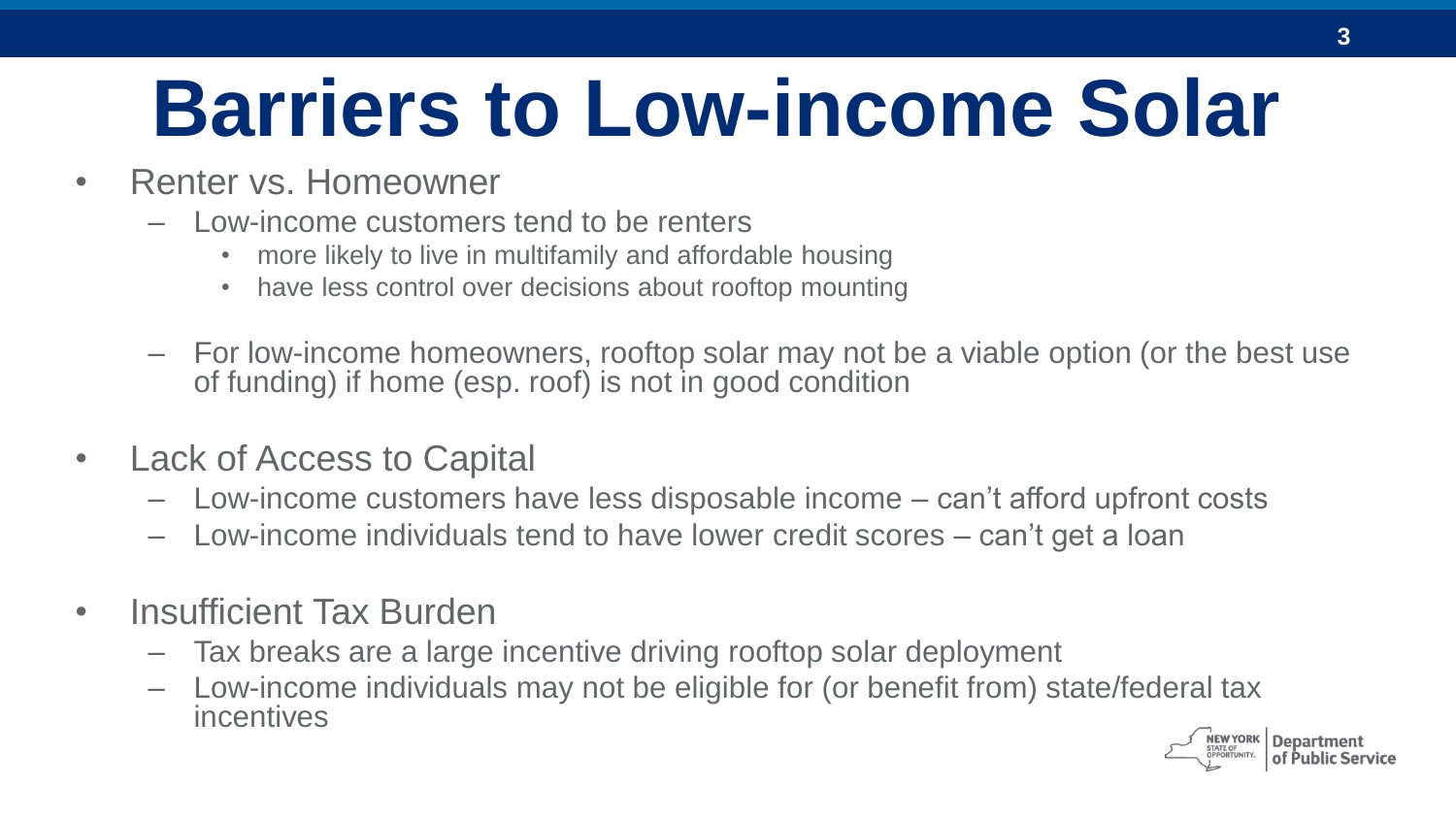### **Rooftop Solar vs. CDG**

- Rooftop solar -- panels mounted on the rooftop of a building
	- Installation of a rooftop solar system costs an average of \$20,000 (as of May 2017)
	- VDER sets new compensation scheme ("value stack") for DER
		- will replace net energy metering (NEM) for rooftop in 2020
		- value stack compensation recognizes additional value of DER, but is less than NEM
- CDG -- an eligible (solar) generating facility located behind a host meter
	- Project sizes up to 5 MW AC (recently increased from 2 MW)
	- Must have at least 10 off-takers (certain on-site projects on multifamily buildings are excepted)
		- a large non-residential "anchor" customer can take up to 40% of power produced
		- all others must be residential and small non-residential customers
	- Participants in can either own panels or purchase subscriptions to an array owned by third party
	- Participants receive utility bill credits for the solar energy that their portion produces
	- Eligible to receive a Market Transition Credit (MTC)
		- provides compensation roughly equal to net energy metering (NEM in first tranche)
		- 10% less than NEM in second tranche
		- 20% less than NEM in third and final tranche

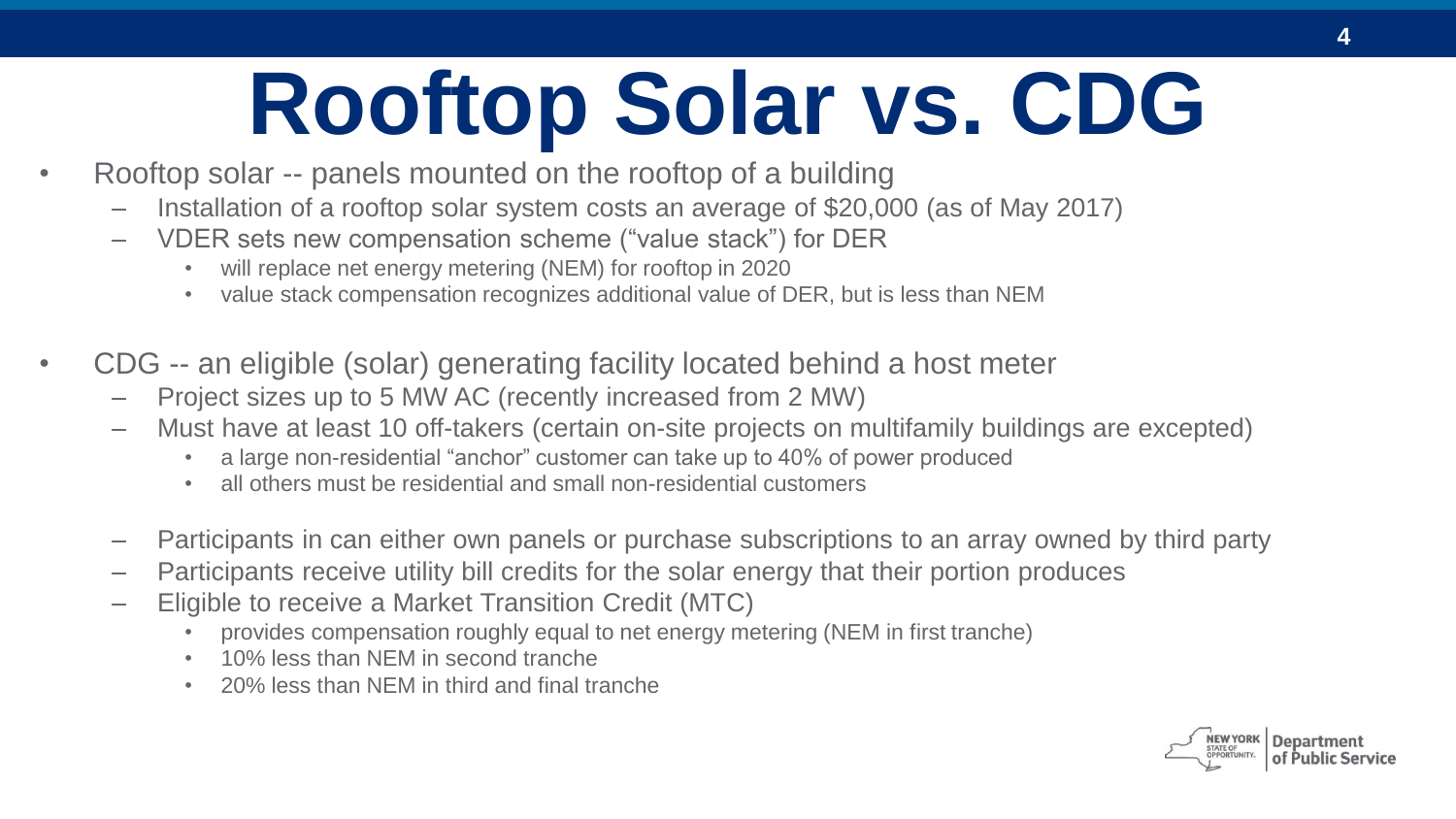# **CDG Potential in NYS**

- National Renewable Energy Laboratory (NREL) estimates that CDG could make up half of the nationwide distributed  $P\acute{V}$  market as early as 2020
- Factors influencing solar potential in NYS
	- Low insolation level -- decreases PV panel efficiency, increases the payback period
		- annual average solar radiation in NYS is  $\sim$  2/3 that of Southern Cal. ( $\sim$  4.2 4.7 kWh/m<sup>2</sup>/day).
	- Relatively low capacity factors (25% or less)
- More expensive than conventional generation
	- Upfront costs are higher
	- Operation and maintenance costs are relatively low, and fuel is free
- Solar currently makes up <2% of generating power in NYS
	- Significantly smaller than other renewable resources like hydropower and wind
	- Hydro + wind  $=$  >7,000 MW

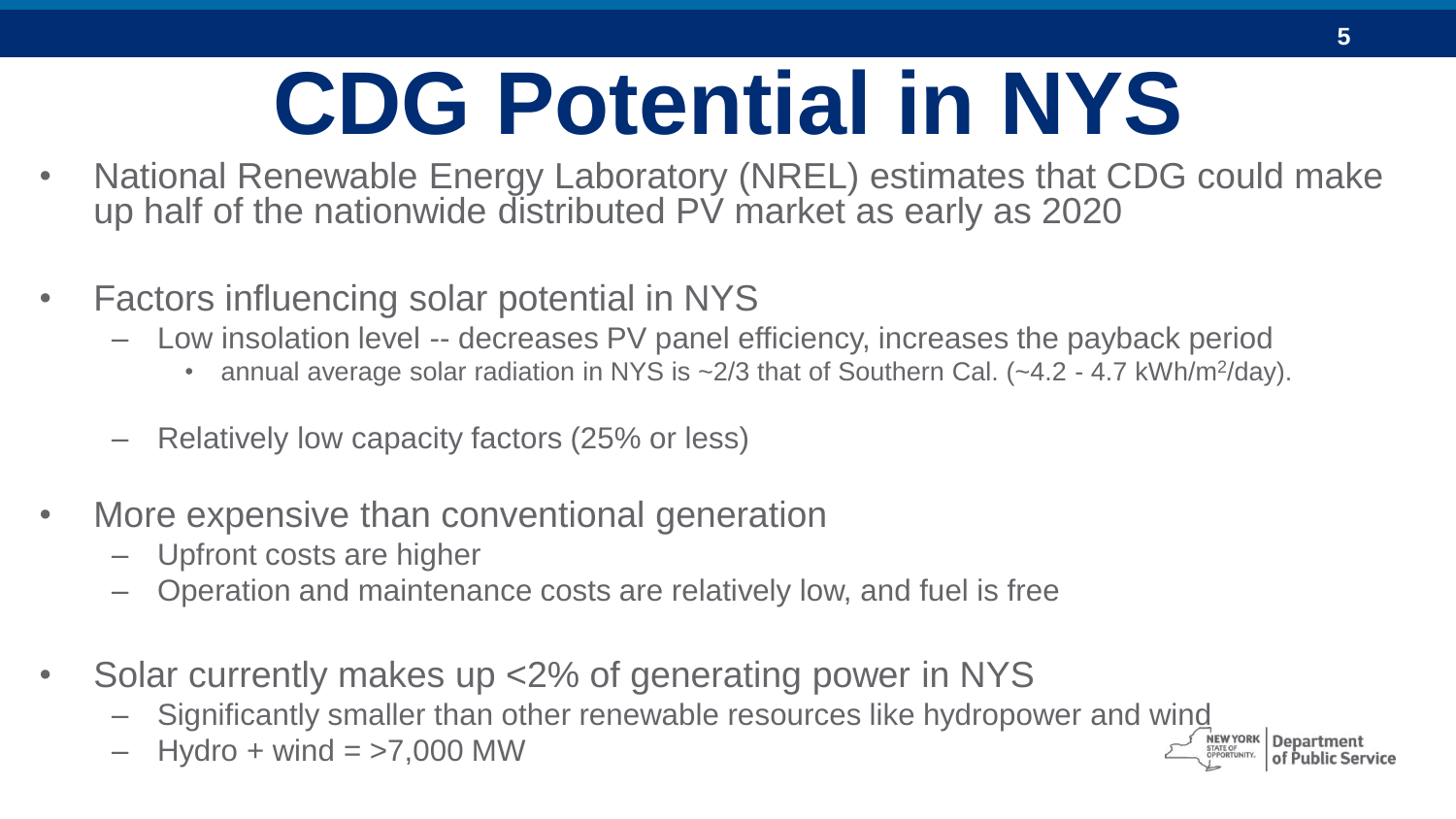#### **Potential for CDG to Benefit Low-income Communities**

- Both renters and homeowners can participate
- Subscriptions can be purchased in discrete amounts that are smaller than rooftop solar
- Subscription length/other terms can be customized for low-income market segment
- CDG projects can achieve certain economies of scale
	- are constructed on larger scales than rooftop units
	- still less economic compared to utility-scale projects
- CDG can be installed on land that is otherwise unusable or has low property value
	- reduces property costs
	- supports community redevelopment by increasing productivity of unused land

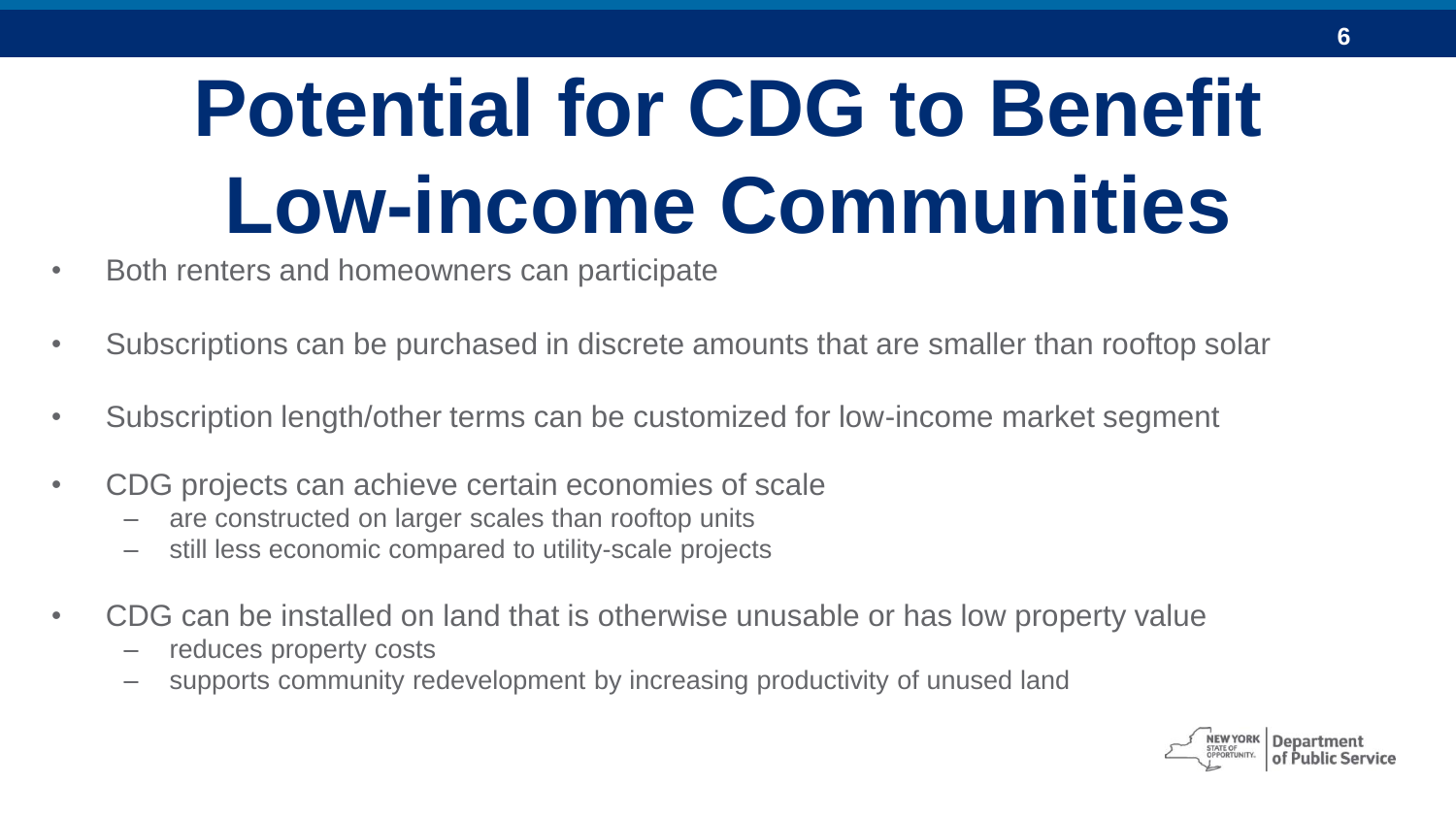### **Barriers to CDG Adoption For Low-income Customers**

- Infancy of the market -- a lack of legal precedent, market research, and data on CDG project successes
	- more difficult to assess project risks
	- investors requiring overly restrictive underwriting terms
- High customer acquisition and project management costs – discourage CDG developers from marketing to low-income
- CDG may offer limited cost savings
	- not as cost-effective as other measures for low-income customers
	- *e.g*., weatherization and lighting.

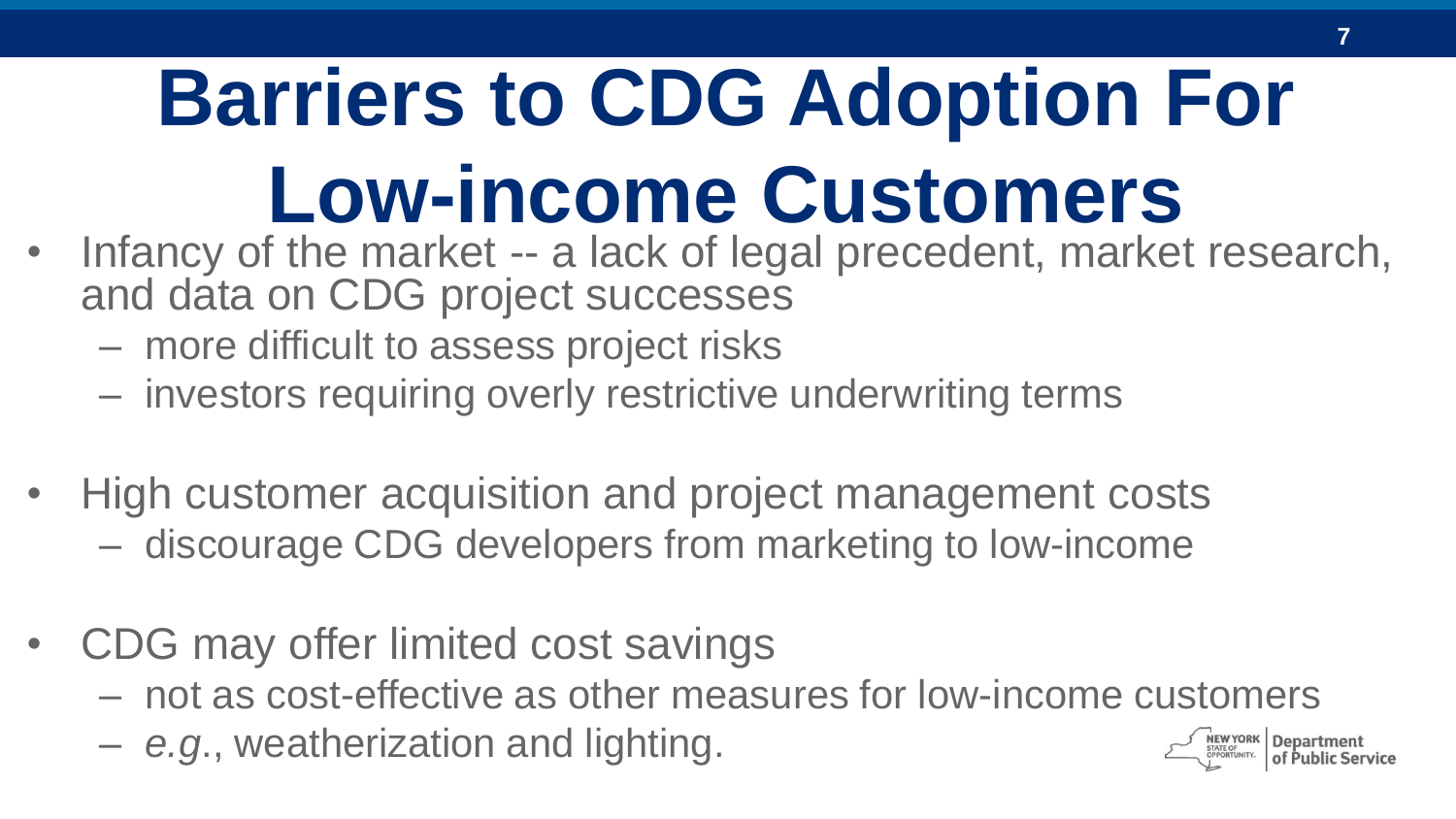#### **Low-Income CDG Development**

- Initial Phase of CDG (October 2015 April 2016)
	- priority given to projects with >20% low-income participants (or located at sites providing locational benefits)
	- No uptake (possibly due to siting or interconnection challenges)
- CDG Low-Income Customer Collaborative (2016)
	- did not result in viable solutions or recommendations
	- Commission has recognized (REV Track One Order) that there may be circumstances where there is not a developing market for DER
		- public interest warrants utility investment
		- one example identified is low-income customers
	- Staff Report (August 2016) recommended examining utility ownership of CDG for low-income

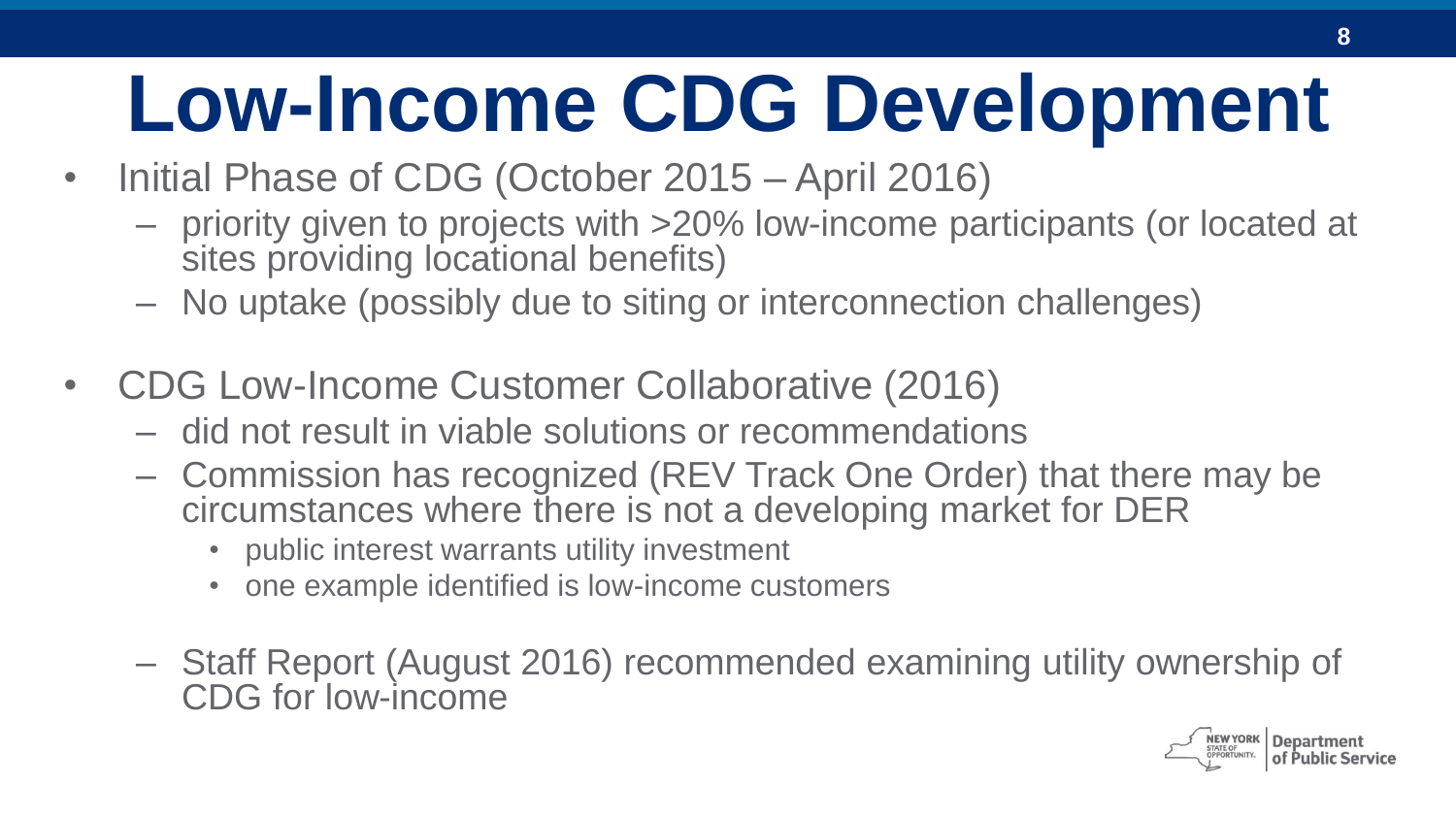# **Utility-owned CDG**

- Con Edison low-income shared solar project
	- Solar panels placed on Con Edison properties
	- Initial pilot will produce 3 MW, include ~1,600 customers
	- Possible expansion to 11 MW / 6,000 customers
- Niagara Mohawk "Fruit Belt" REV Demo Project
	- located on Buffalo's East Side (known as the Fruit Belt)
	- Installed rooftop solar panels on ~170 low- and moderateincome homes (and a few community organizations)
	- Project producing ~500 kW

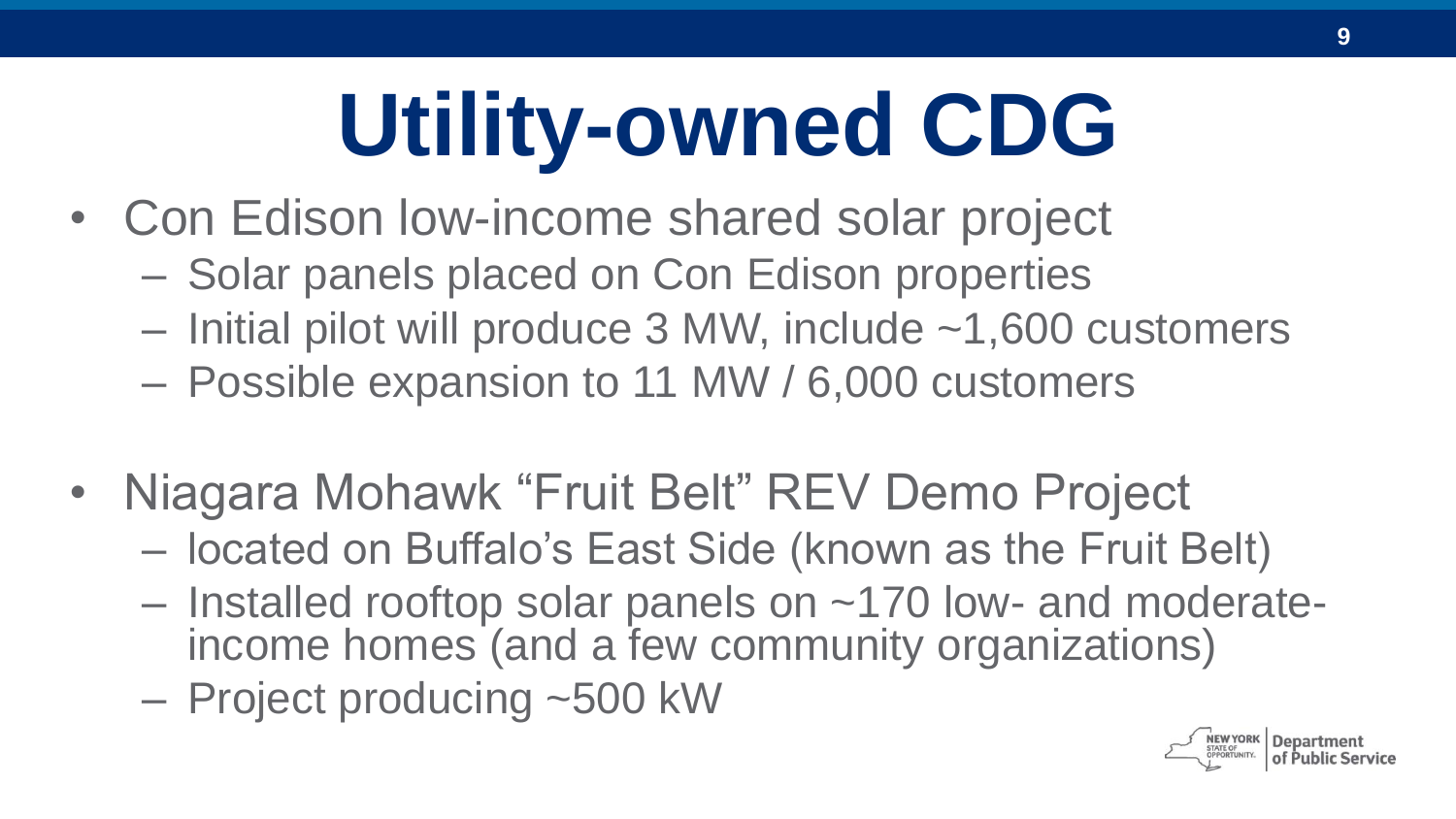#### **Staff Low-income CDG Proposal**

- Commission directed Staff (VDER Order) to consider options to encourage low-income participation in CDG under VDER tariffs
- Series of Staff-led workshops (latter part of 2017) led to December 2017 Staff report (issued for comment)
	- Proposals for market interventions to encourage and support lowincome customer participation in CDG
	- Comments received -- Joint Utilities, NYC, Utility Intervention Unit (DOS), Citizens for Local Power, "Aligned Parties"
	- Expected to be calendared for Commission action soon

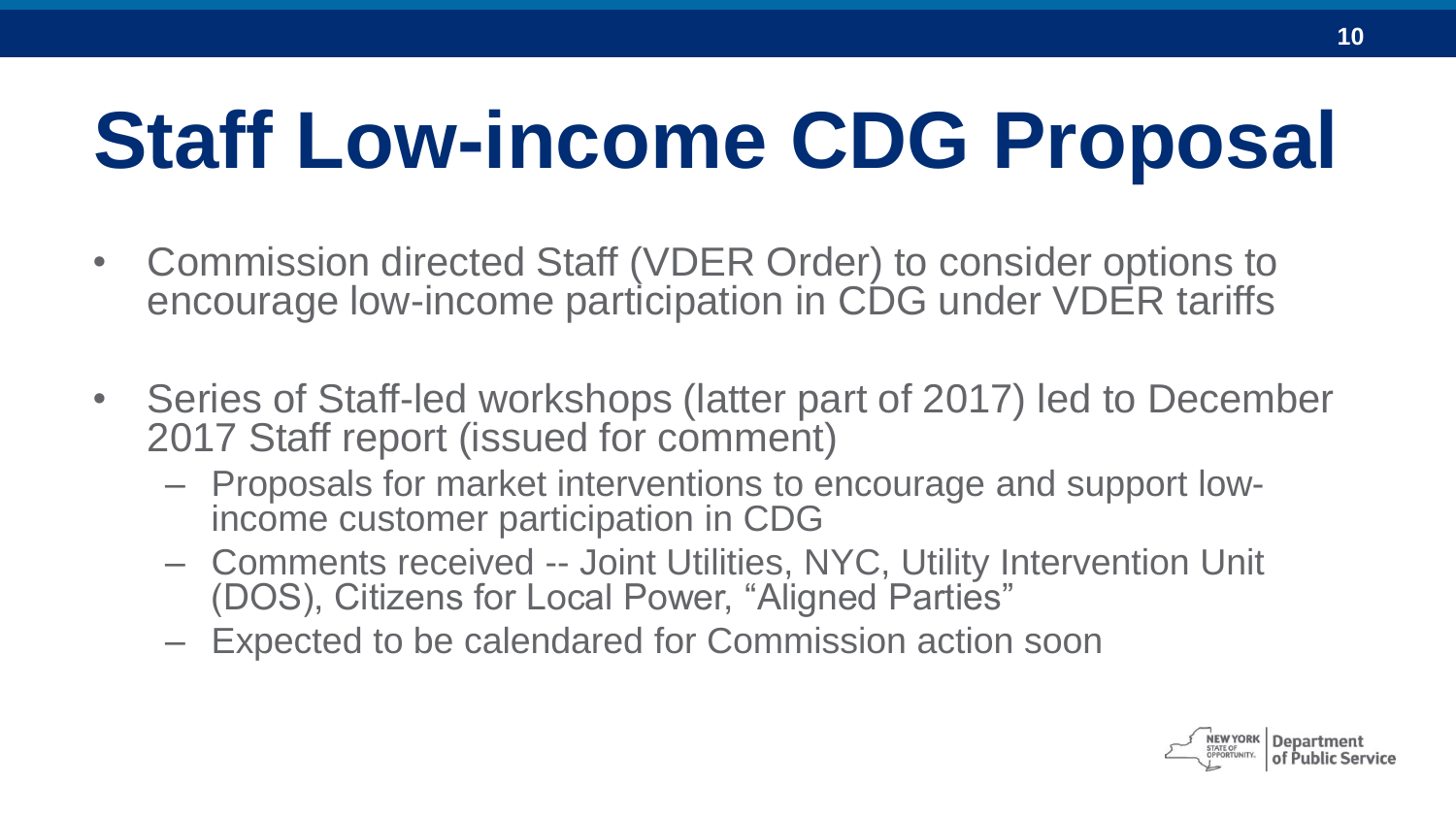# **Bill Discount Pledge (BDP)**

- Subsidize subscription fees for low-income customers
	- reduce or eliminate the need for low-income customers to pay subscription fees out of pocket
	- incentivizes CDG developers to serve low-income customers
- Allow low-income customers to use a share of their monthly Affordability program bill discount towards the purchase of CDG subscription
	- expands opportunities for low-income households to subscribe to CDG projects
		- increases low-income consumer choice
	- offset a portion of their monthly bills through CDG bill credits
- Relies on Affordability program bill discount funding to support CDG investment
	- maintains the rate levels and benefits of the current Affordability program
	- revenue-neutral for other ratepayers

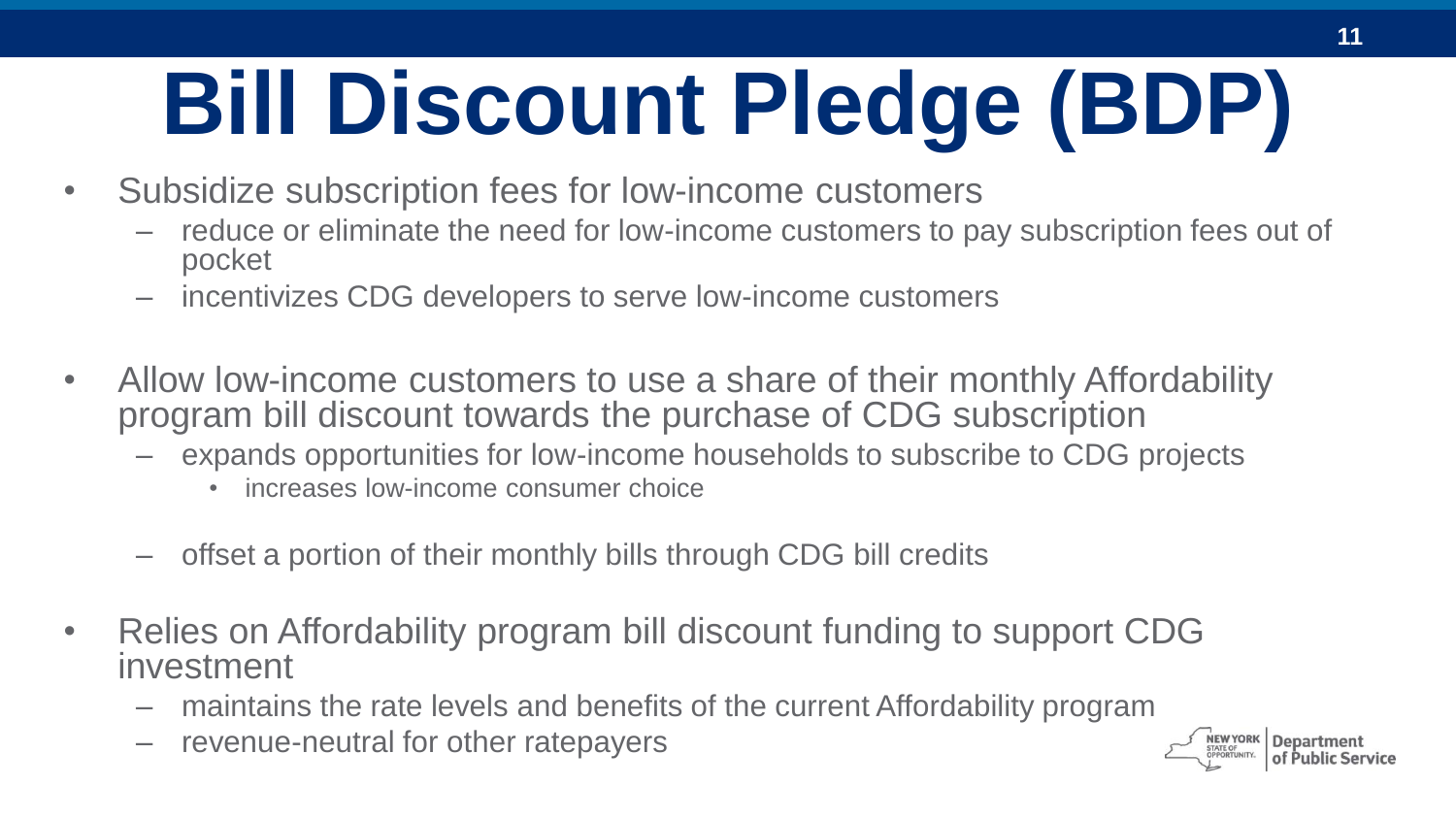## **Participant Protections**

- CDG developers would have to guarantee that CDG credits, on an annual basis, would be equal to or greater than the foregone portion of the bill discount
	- Offer to provide guaranteed savings to low-income consumers, similar to the guarantee required for ESCOs
	- Sign up interested low-income customers only after evaluating whether, based on their past 12 months of energy consumption, they would save the same or more than they would have under the traditional Affordability program
- Program-specific rules and consumer protection measures, disclosures, and accountability measures needed to protect financially vulnerable customers
	- Clear qualifications for participating developers and partner community organizations.
	- Appropriate subscription terms and rules and fees for early termination
	- Protections against hidden fees or unreasonable fee or rate escalators
	- Availability of PSC Helpline assistance to BDP subscribers

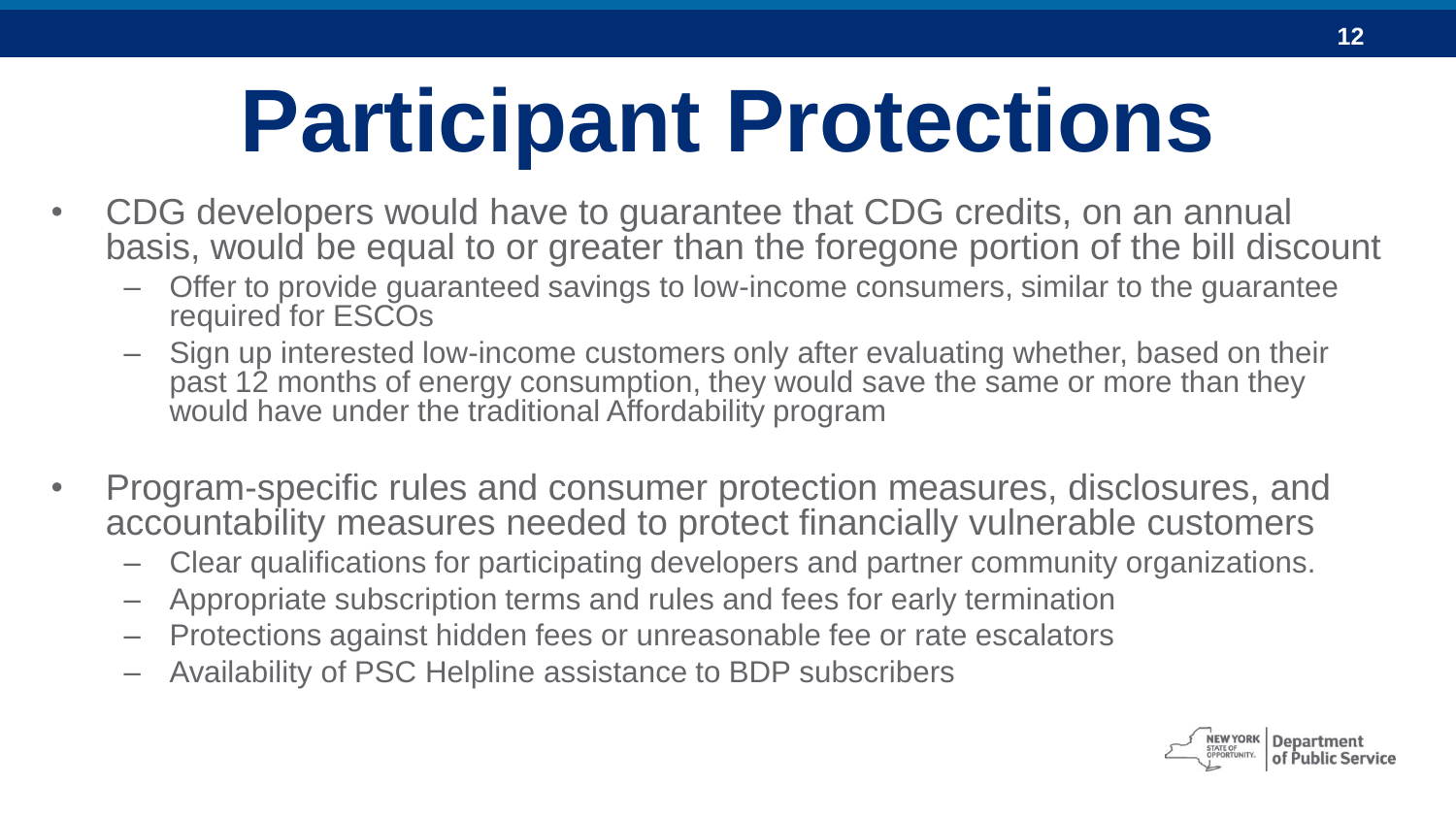# **Is this a Material Incentive?**

- Outcomes for BDP are likely to vary across utility service territories/Affordability program discount levels
	- Some low-income customers are likely to be more attractive to CDG developers as BDP subscribers than others
		- those located in utility service territories with higher CDG Value Stack compensation
		- those receiving larger discount levels and/or the higher Tier 2, 3 and 4 bill discounts
			- monthly discounts range from \$4 (Tier 1, NYSEG) to \$76 (Tier 3, O&R)
	- In cases where the BDP amount is insufficient to fully cover subscription costs, some additional customer contribution may be required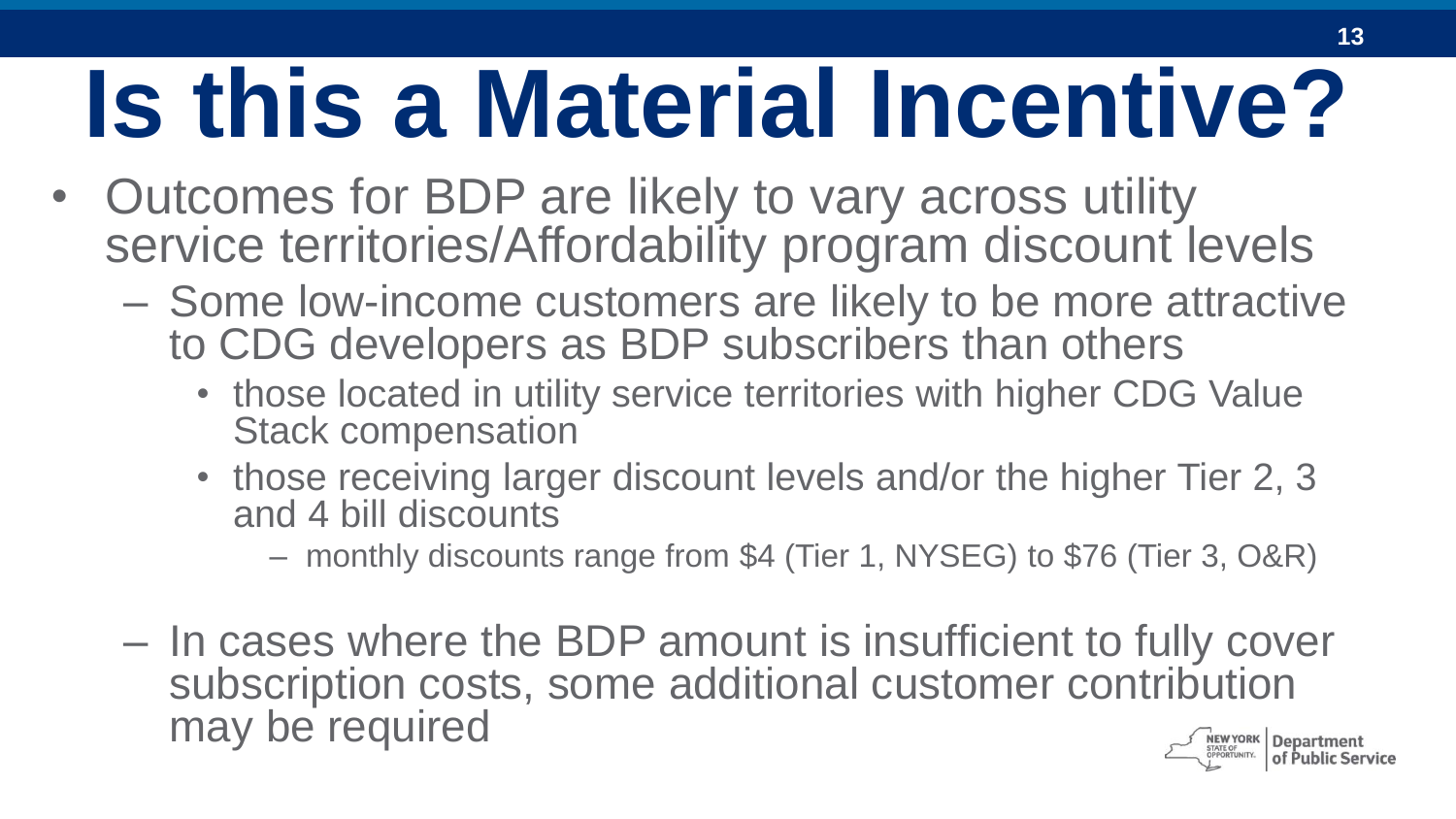# **Expanding Participation**

- Other means of identifying/enrolling low-income customers should also be developed
	- Potential role for community-based organizations -- For CDG developers who are developing a project by or for a particular geographic area (e.g., within a disadvantaged community)
	- Eligible households who are not currently enrolled in the utility's Affordability program could be enrolled, provided they can demonstrate eligibility
- Some CDG developers have challenges qualifying, recruiting, and retaining eligible customers
	- There would be interest by developers to seek a wait-list of backup subscribers with the ability to assume the subscription if customers drop out
	- Reduce initial customer acquisition costs as well as re-marketing costs associated with customer turnover
	- Reduce concerns about taking on subscribers otherwise deemed risky by lenders
- Utilities likely to play an important role in BDP implementation and administration
	- Issues that will need to be further addressed are data privacy and customer consent, utility billing and crediting, and the potential role of the utility in maintaining the wait-list above

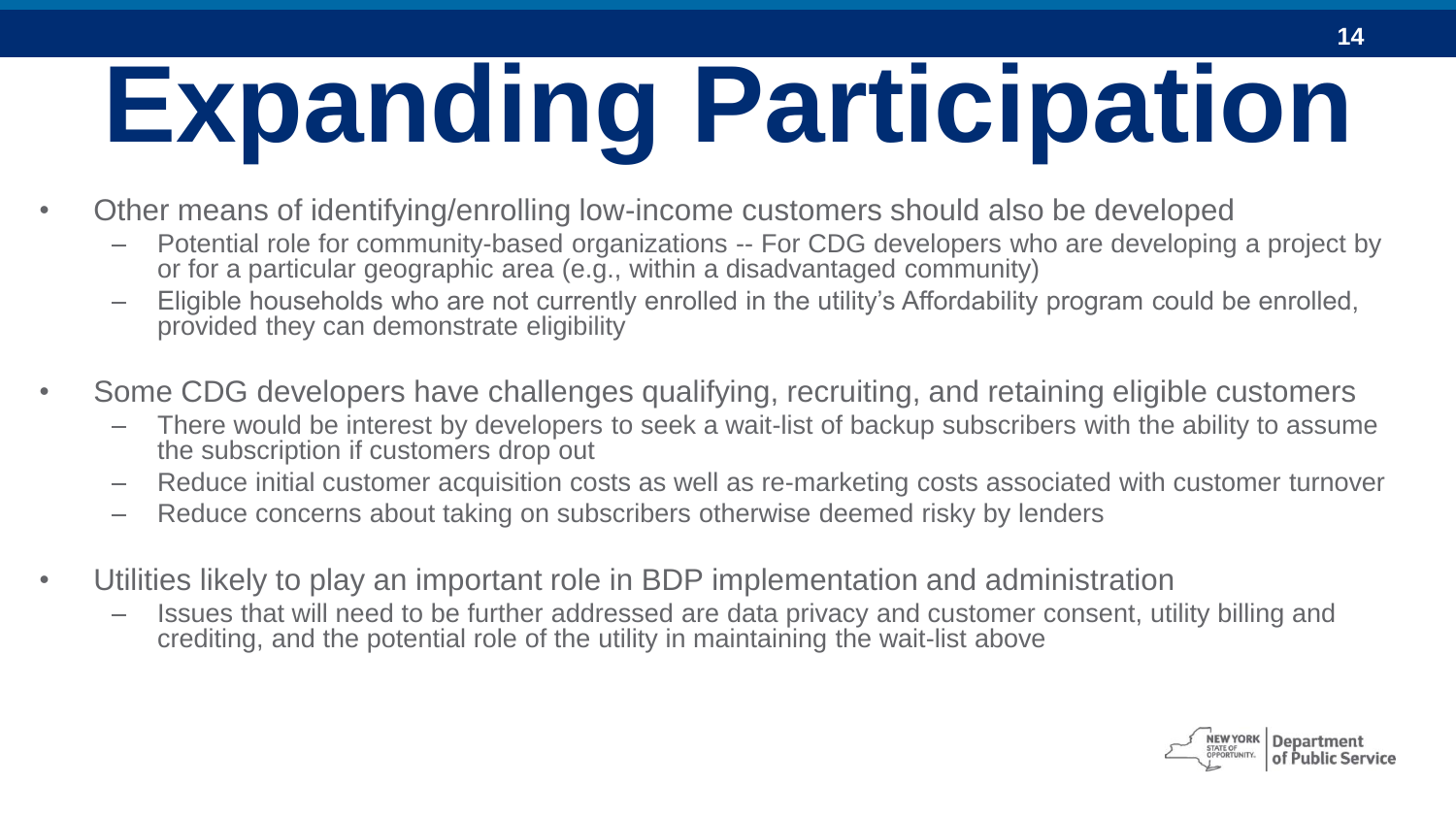# **Role for NYSERDA Programs**

- Implement proposed Low Income Community Solar Initiative
	- develop a CDG subscription model specifically for low-income customers, with subscriptions offered either at no cost, or where low-income participants pay a portion of their savings to the sponsor to receive other benefits
	- NYSERDA-sponsored CDG projects where some participant payments are required could utilize BDP to cover all or some portion of such payments
- NYSERDA will issue a solicitation for CDG projects targeting 10,000 subscriptions for lowincome customers
- NYSERDA has committed to consider policy factors, in addition to pricing, in the evaluation of solicitation responses
	- geographic diversity
	- local-level project support
	- options to extend customer participation

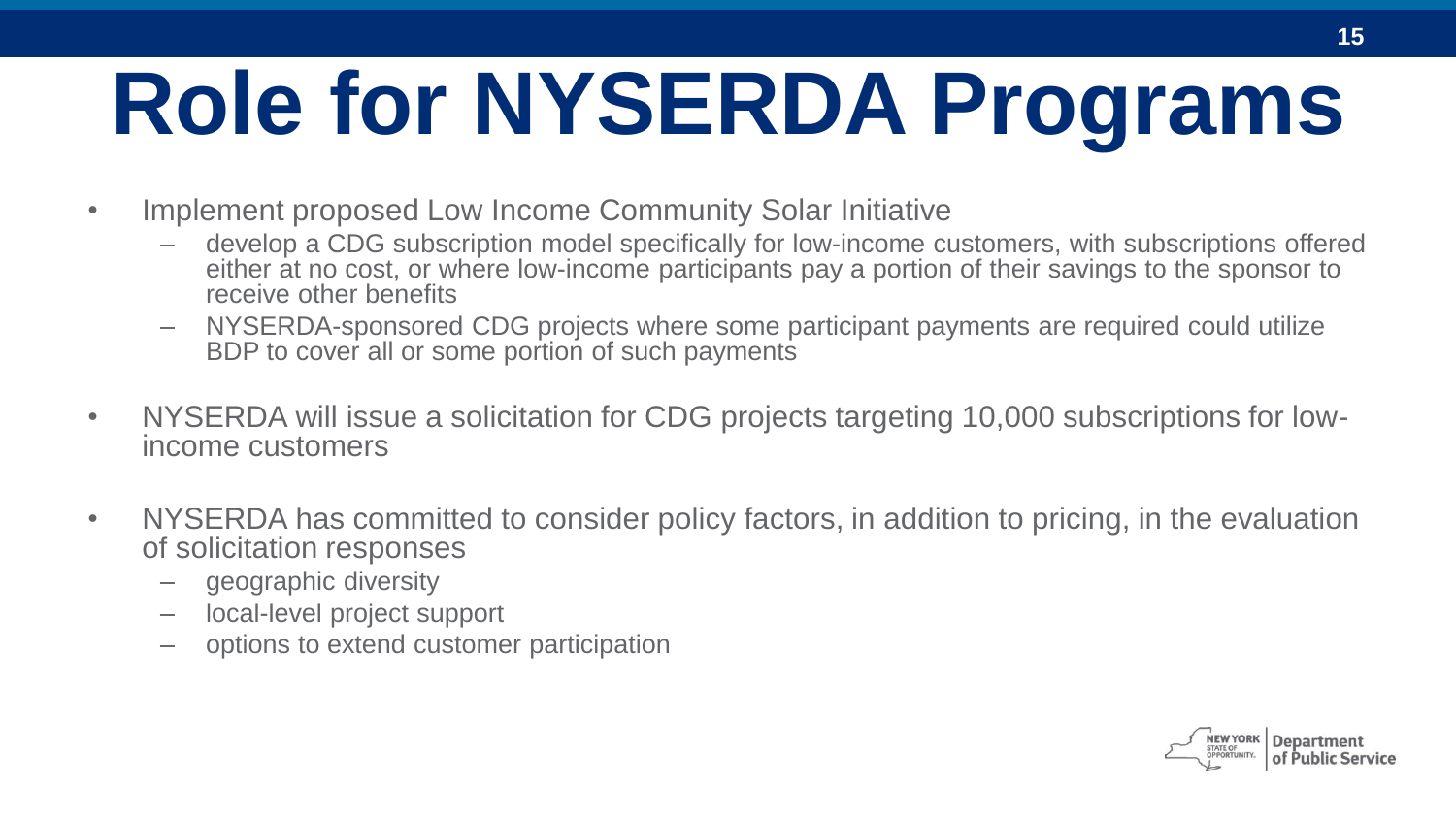#### **NYSERDA Income Verification Service**

- CDG developers may identify eligible households who are not currently enrolled in the utility Affordability programs
- NYSERDA currently conducts income verification for its income-eligible programs
	- Currently examining ways to lower costs
- NYSERDA should extend its income verification service to developers seeking to verify eligibility of low-income subscribers
	- Would be required only for customers not enrolled in the utilities' Affordability programs
	- Customers would be enrolled in the utility Affordability program to access BDP
- OTDA maintains a system that allows telephone companies to determine subscriber eligibility for the telephone Lifeline Program.
	- The system relies on databases that include information on households enrolled in a variety of assistance programs
	- NYSERDA should explore the potential to access this system as an efficient way to verify customer income eligibility

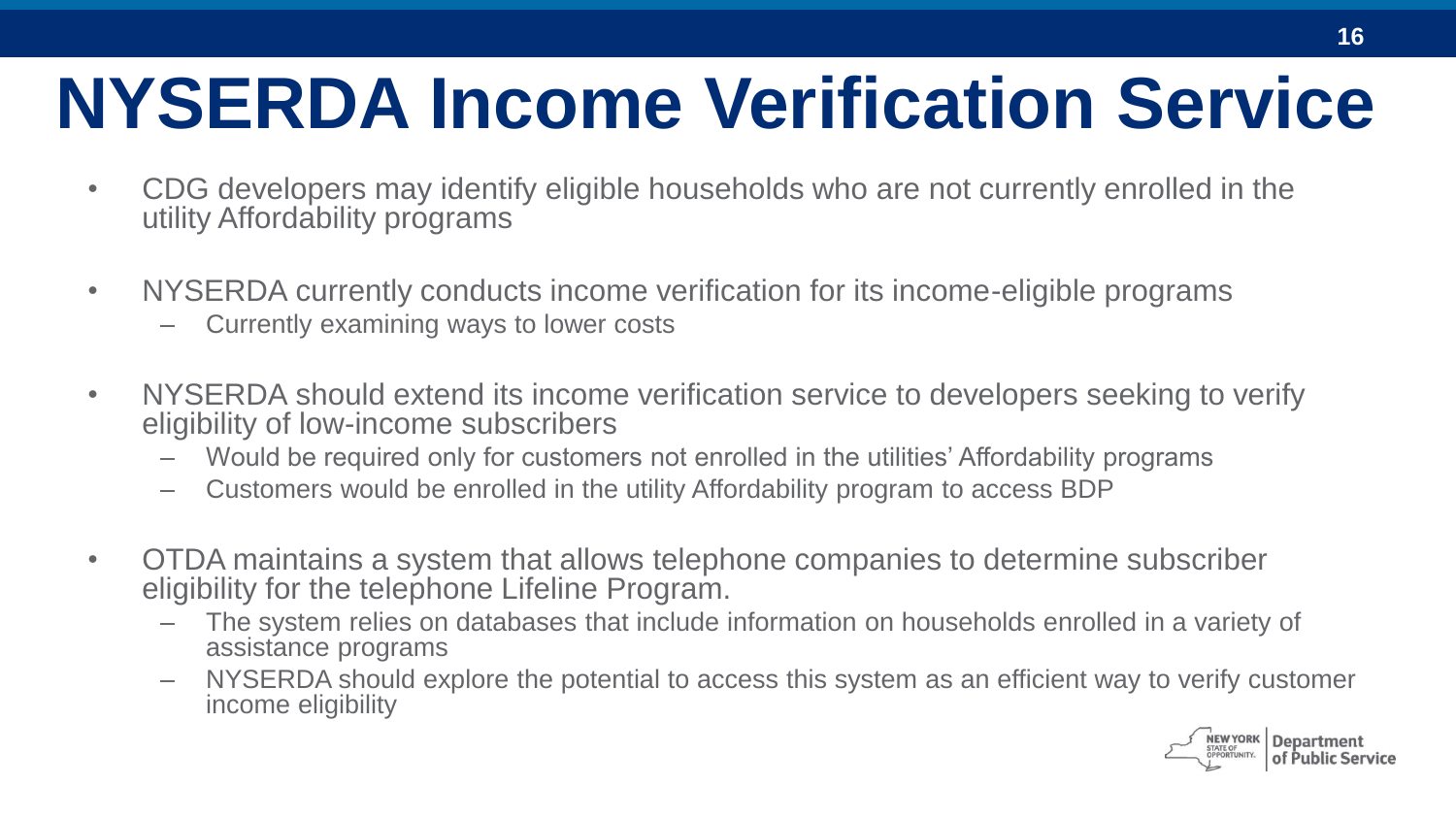#### **Loan Loss Reserve**

- Policies that directly address the issue of financing and credit risk would have a significant impact on increasing low-income participation
- Credit scores are used by lenders to evaluate the risk of financing a solar project
	- Credit requirements vary among lenders and programs, but scores of at least 650–680 are often required
	- Some parties believe the correlation between income and credit quality may not be as strong as has sometimes been assumed
- Loan loss reserve -- funds set aside to cover eligible losses incurred under a portfolio of loans over a determined period of time
	- Have long been used to reduce risks from both conventional and novel investments
	- Could be used to attract financing for CDG projects serving low-income participants
- Public funds held in reserve to cover potential losses that project owners and lenders may incur, if low-income CDG subscribers default on or terminate CDG subscriptions at a higher rate than other customers
	- Mitigate perceived risk/reduce financing barriers for the developer
	- Reduce the credit requirements/make it easier for low-income customers with no or low credit scores to purchase a CDG subscription
- Amount of funding required not yet determined
	- A relatively modest amount could provide surety for hundreds or thousands of subscriptions
- NY Green Bank "A \$1 billion state-sponsored specialized finance entity working in partnership with the private sector to address and alleviate specific gaps and increase investments into New York's clean energy markets, while also creating a more efficient, reliable and sustainable energy system."
	- Such interventions specifically could include credit enhancement tools such as loan guarantees and loss reserves
	- Commission (VDER Order) directed Staff to continue to explore NY Green Bank options, including developing solutions to lower the cost of capital and provide credit support for CDG projects comprised of low-income customers

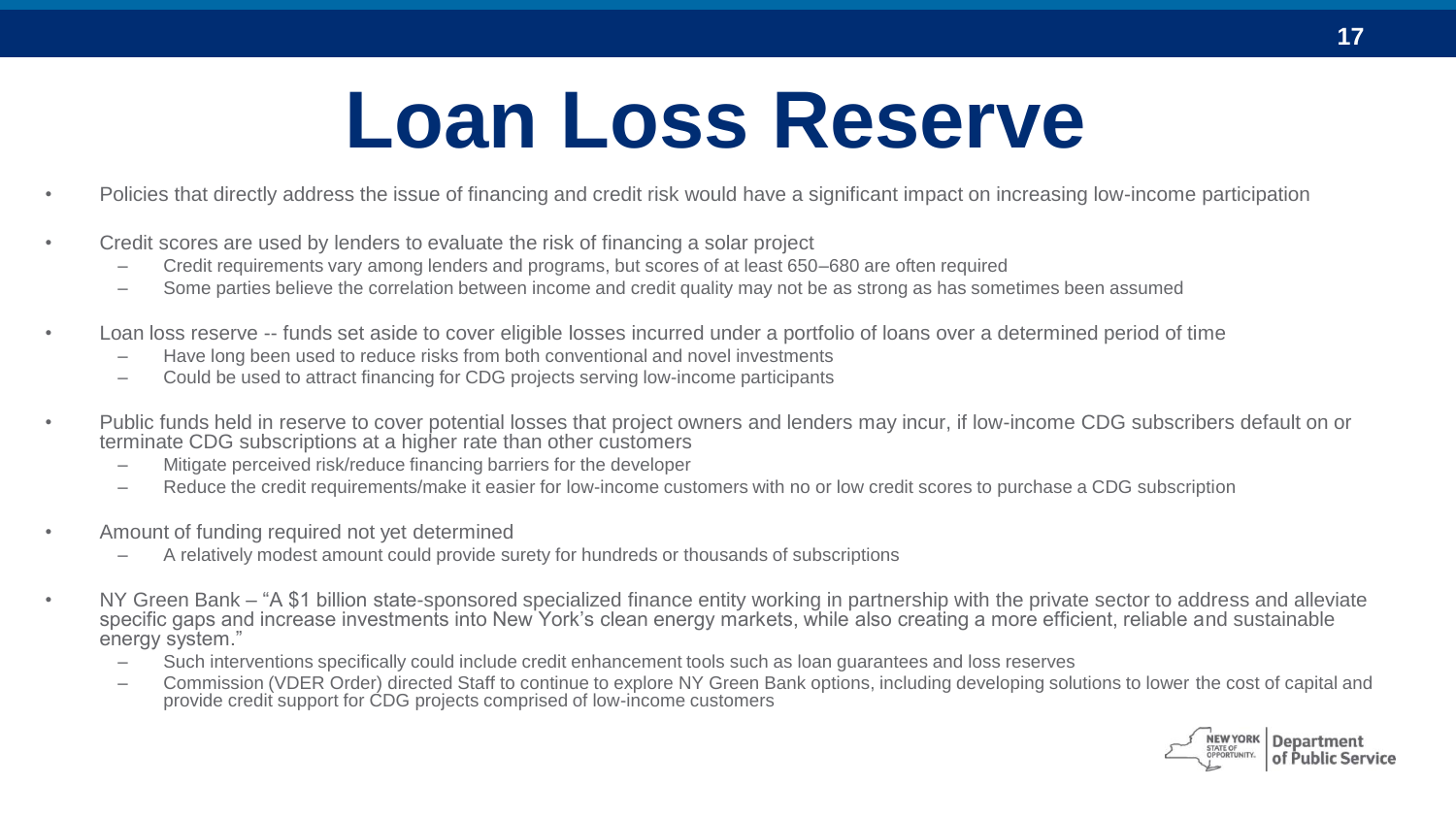#### **Environmental Justice Connection?**

- The geographic location of CDG projects, and/or the communities they serve could be a factor in justifying market intervention
	- Locating a CDG project within or near a particular EJ community may be a program design priority if it establishes a nexus to the electric system
		- Landfills, industrial plants, truck depots, etc.
- VDER framework already provides payment streams to encourage CDG deployments in specific areas
	- Locational criteria that identify additional value from a public policy perspective (load pocket relief)
- Needs more work -- to identify the attributes of CDG projects to ensure the facilities are truly benefiting those communities
	- Identifying the appropriate screening tools or criteria to target an EJ incentive
	- Calculation of the appropriate value
		- Local environmental and health benefits may be difficult to measure, especially for smaller facilities
		- Such values further are likely to differ by community and over time
	- How such an incentive would be distributed between CDG developers and customers
	- Identifying a source of funding
		- funding would need to be secured for the duration of time that the incentive would be paid
		- whether an EJ incentive should be subject to the existing annual 2% bill cap (VDER Order)